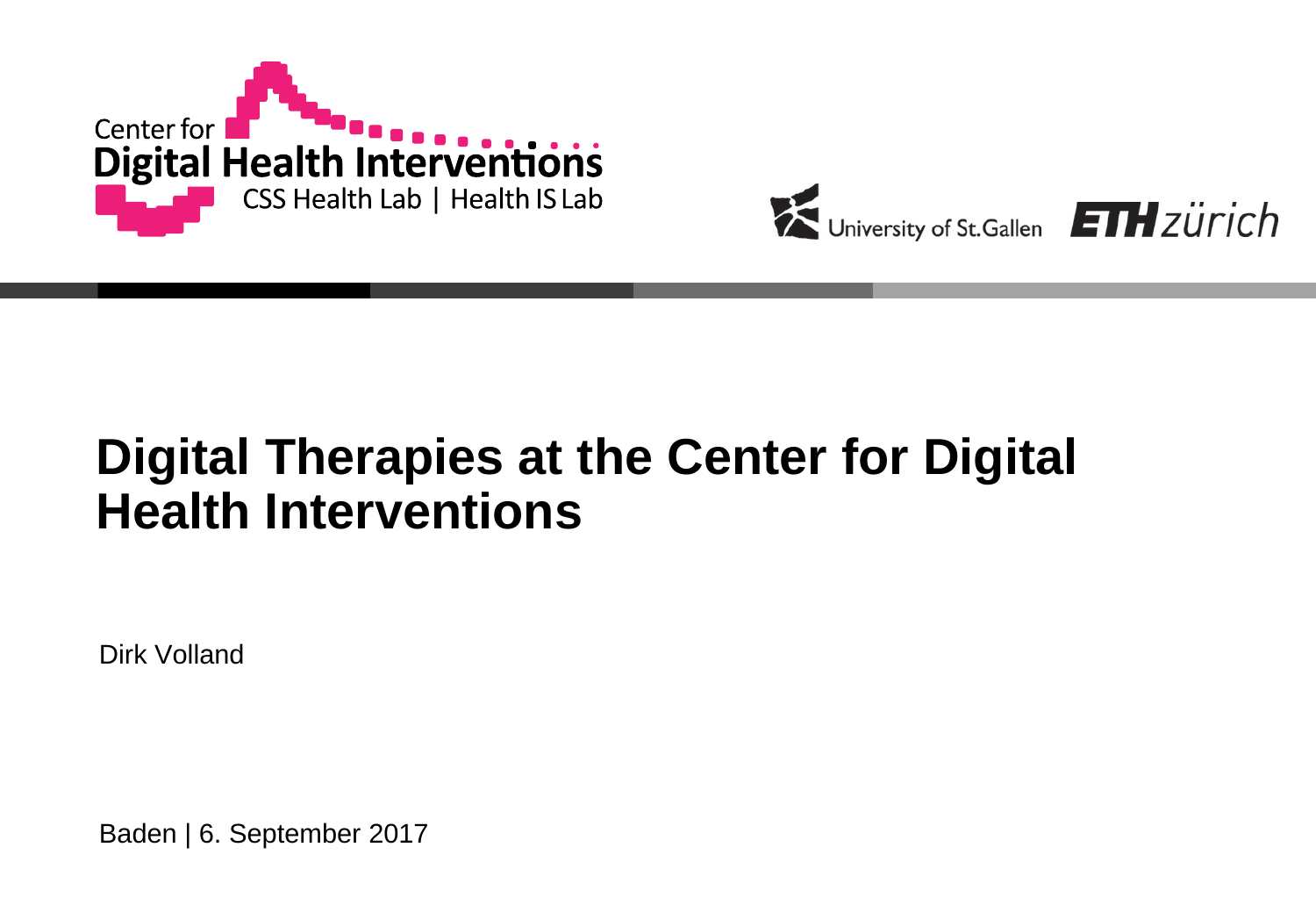



# **Why digital therapies?**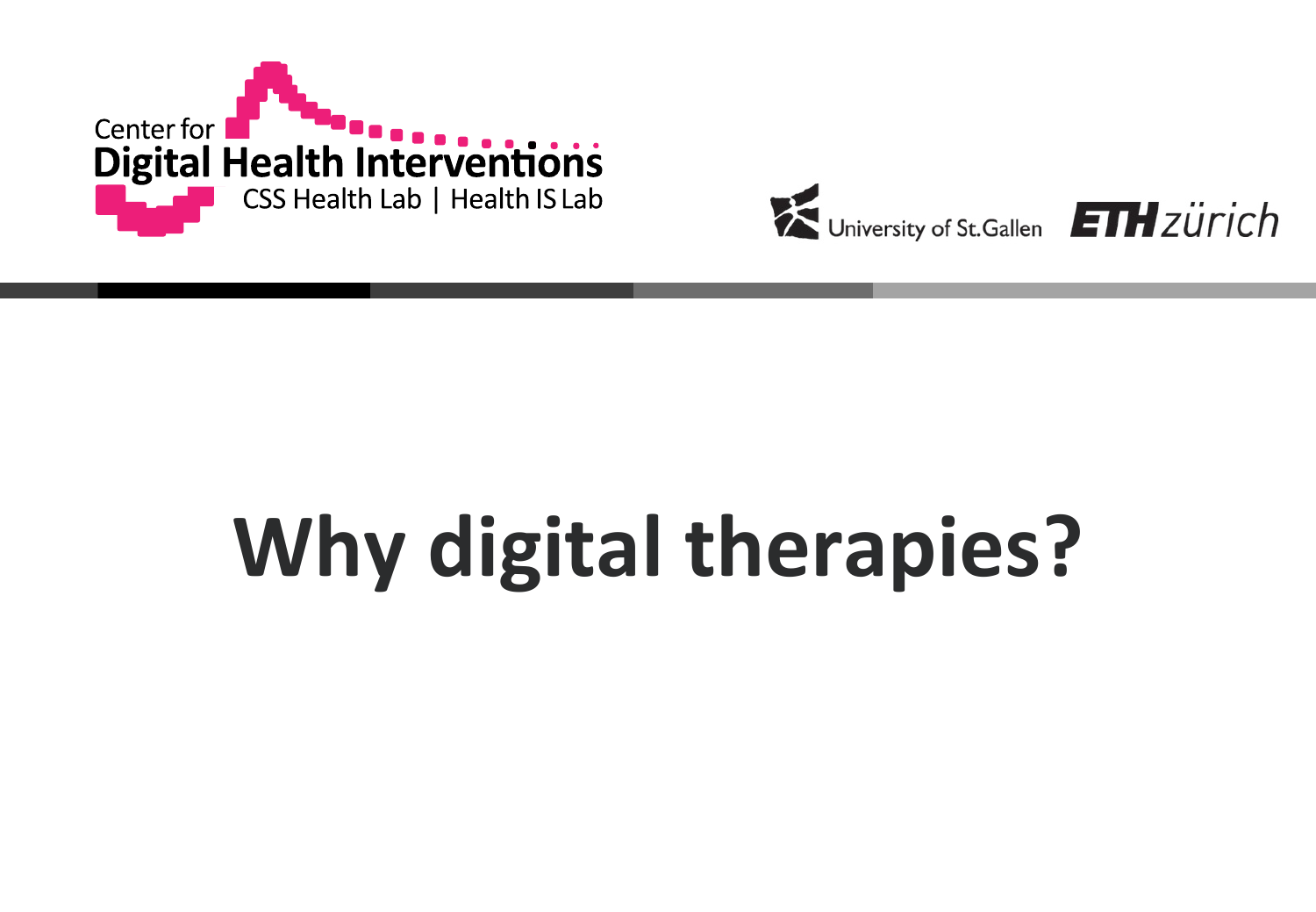**Behavior as the root cause for NCDs happens outside of healthcare institutions...**



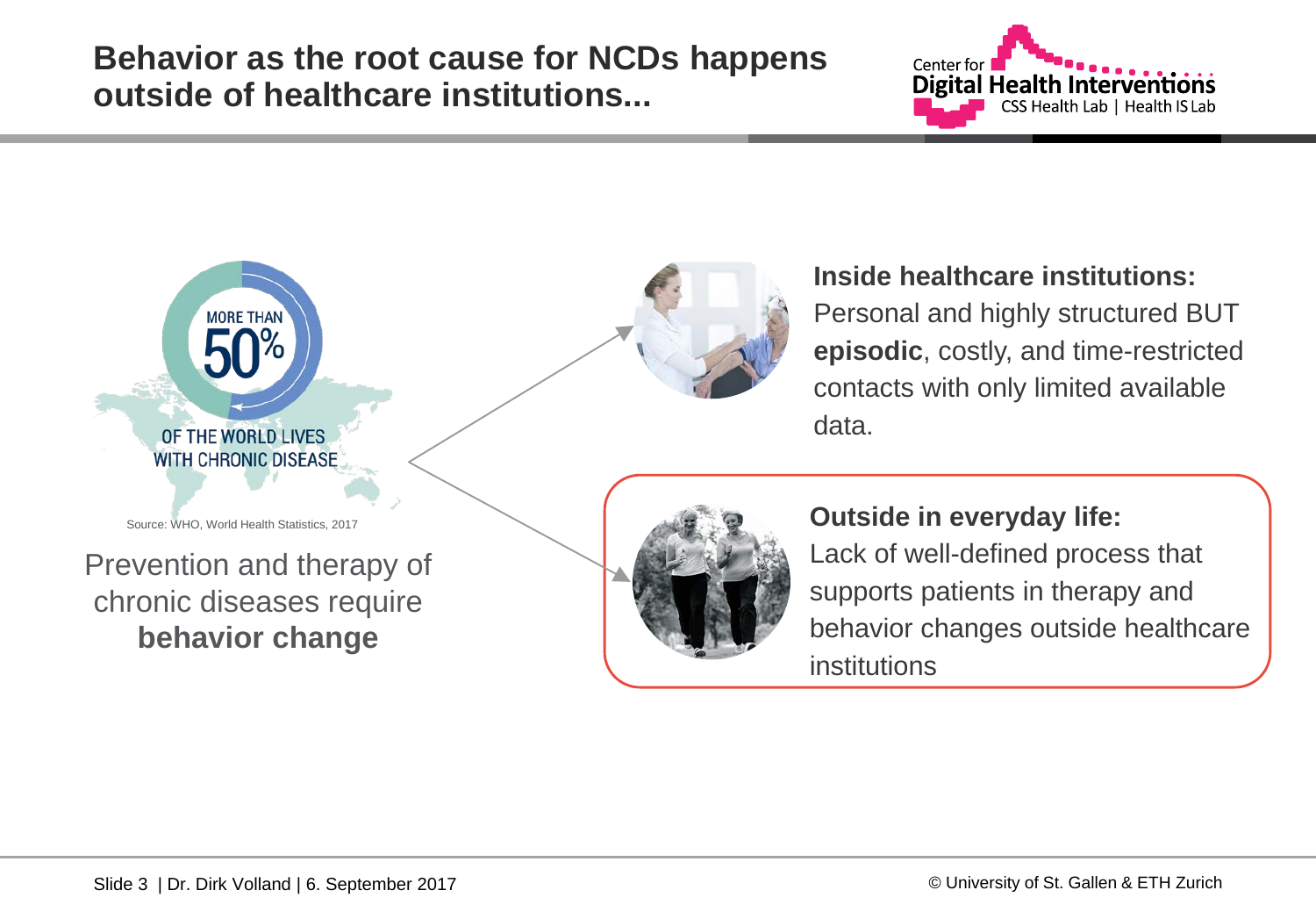



## **Digital therapies**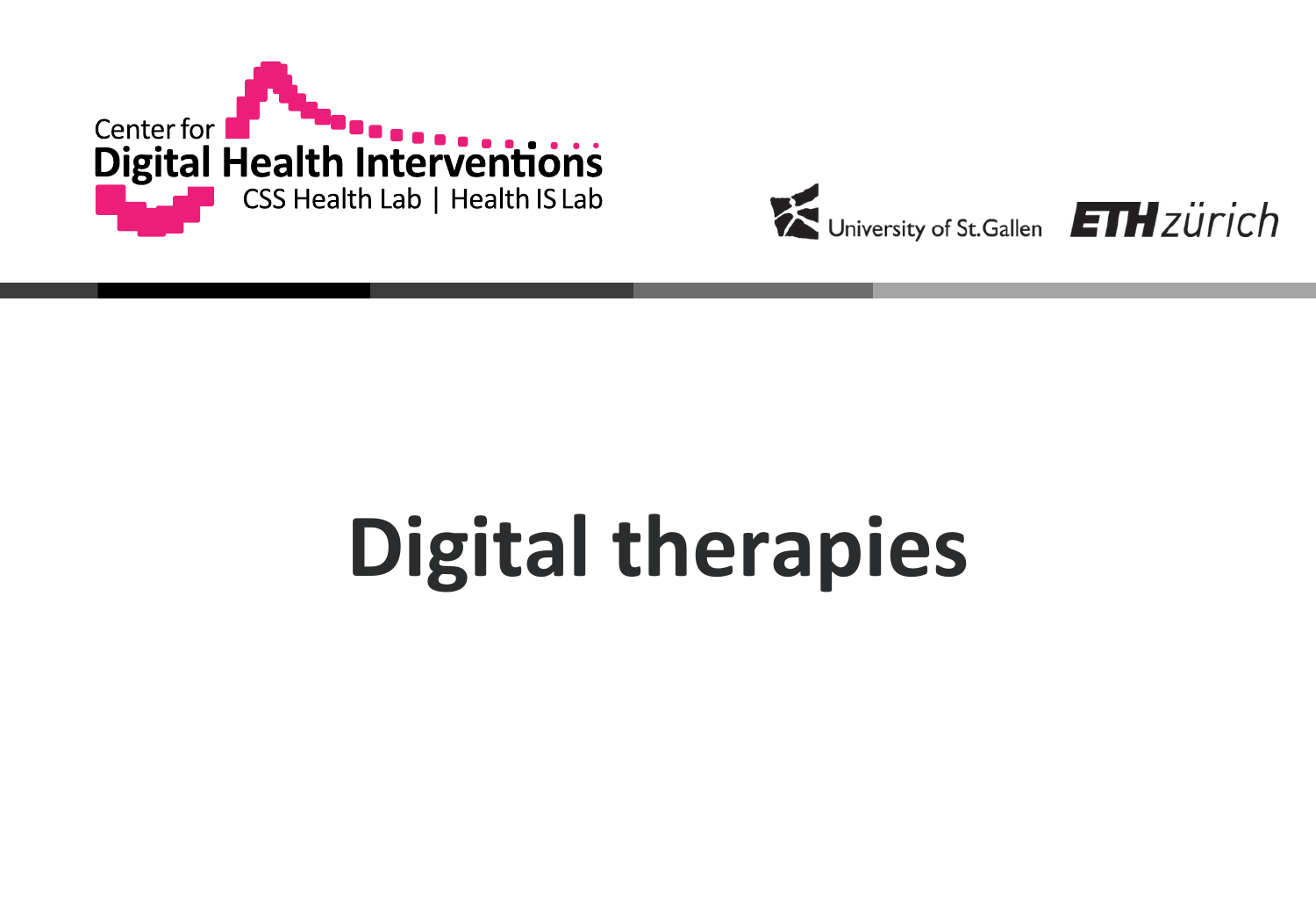

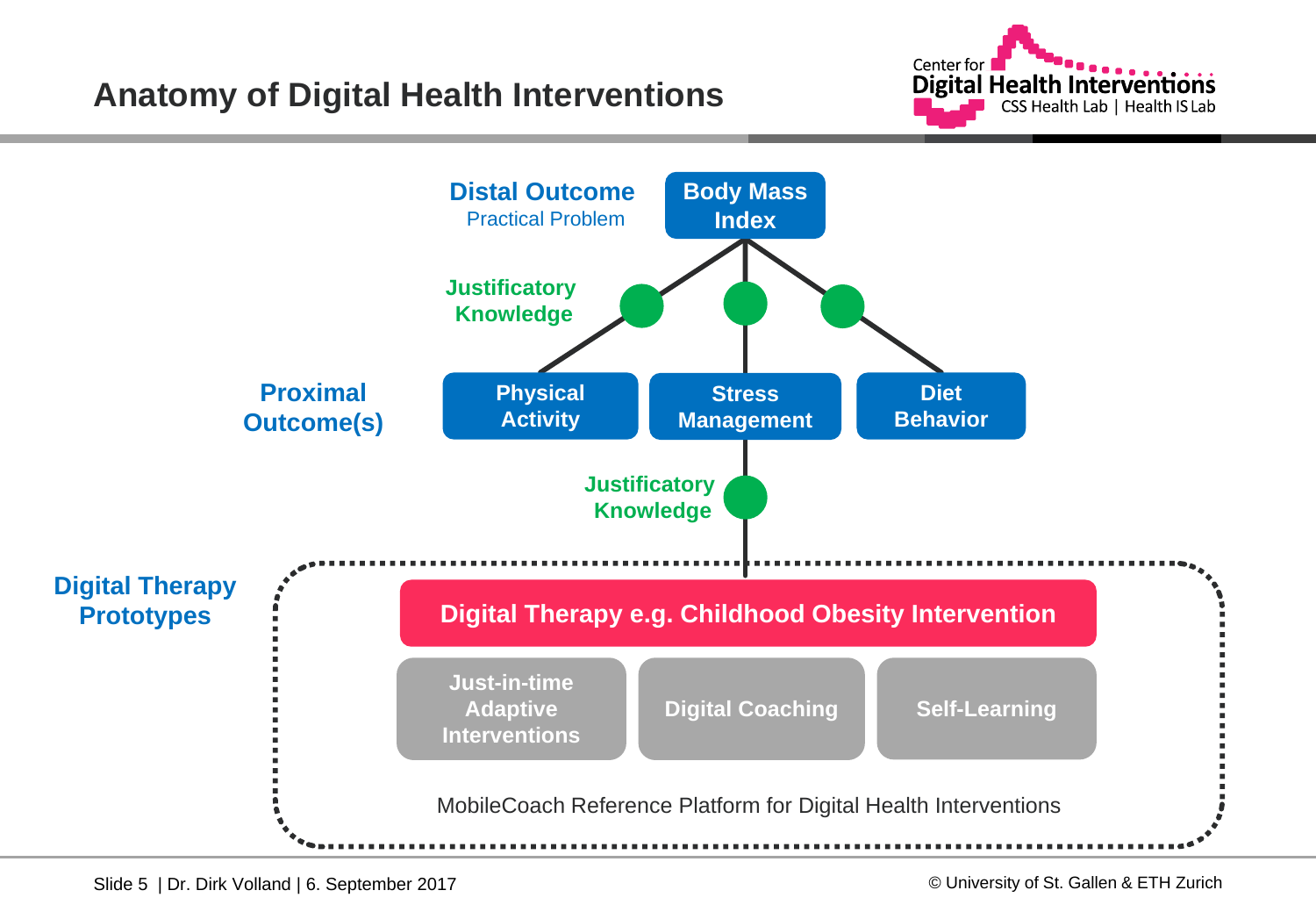

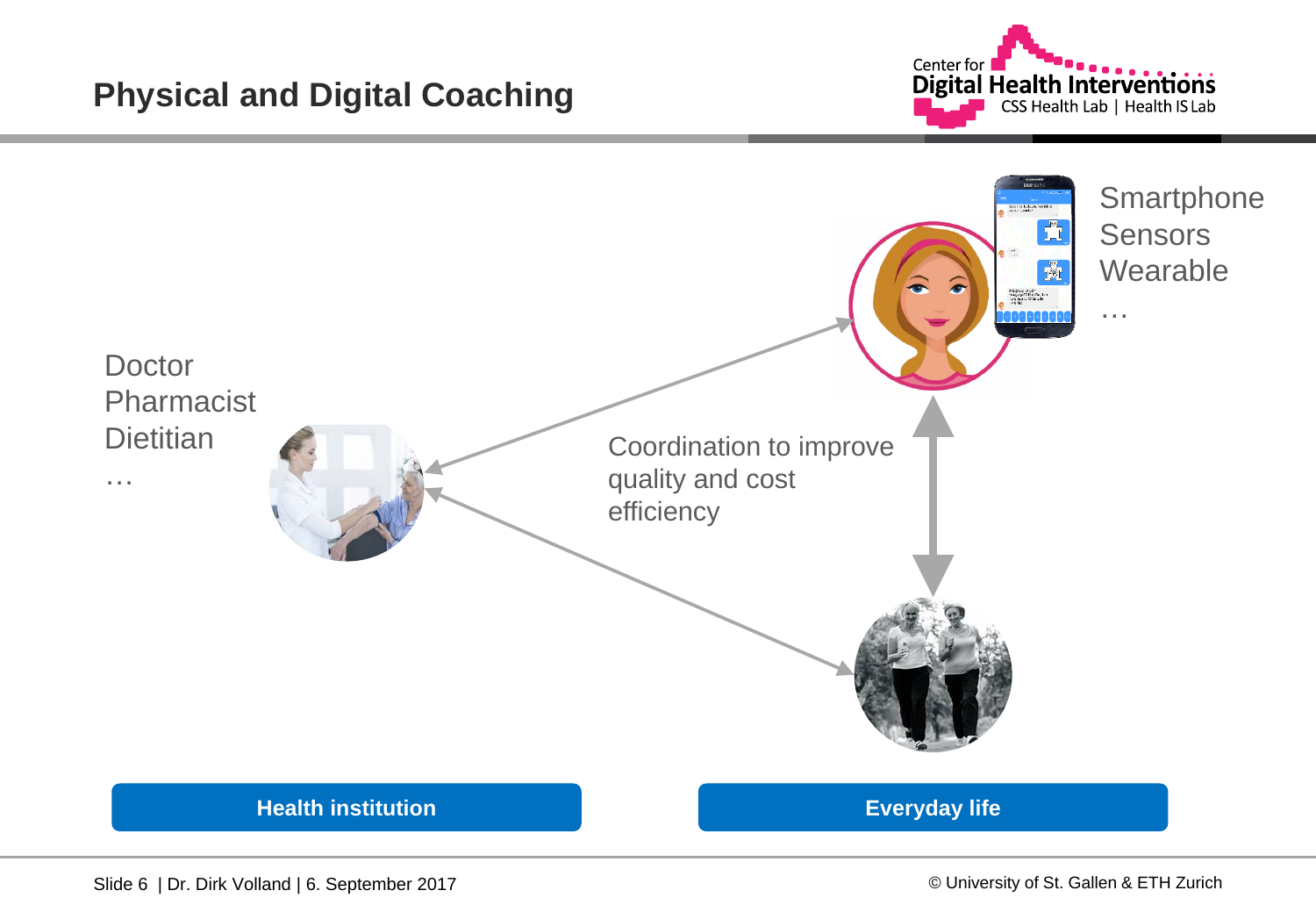



## **MobileCoach**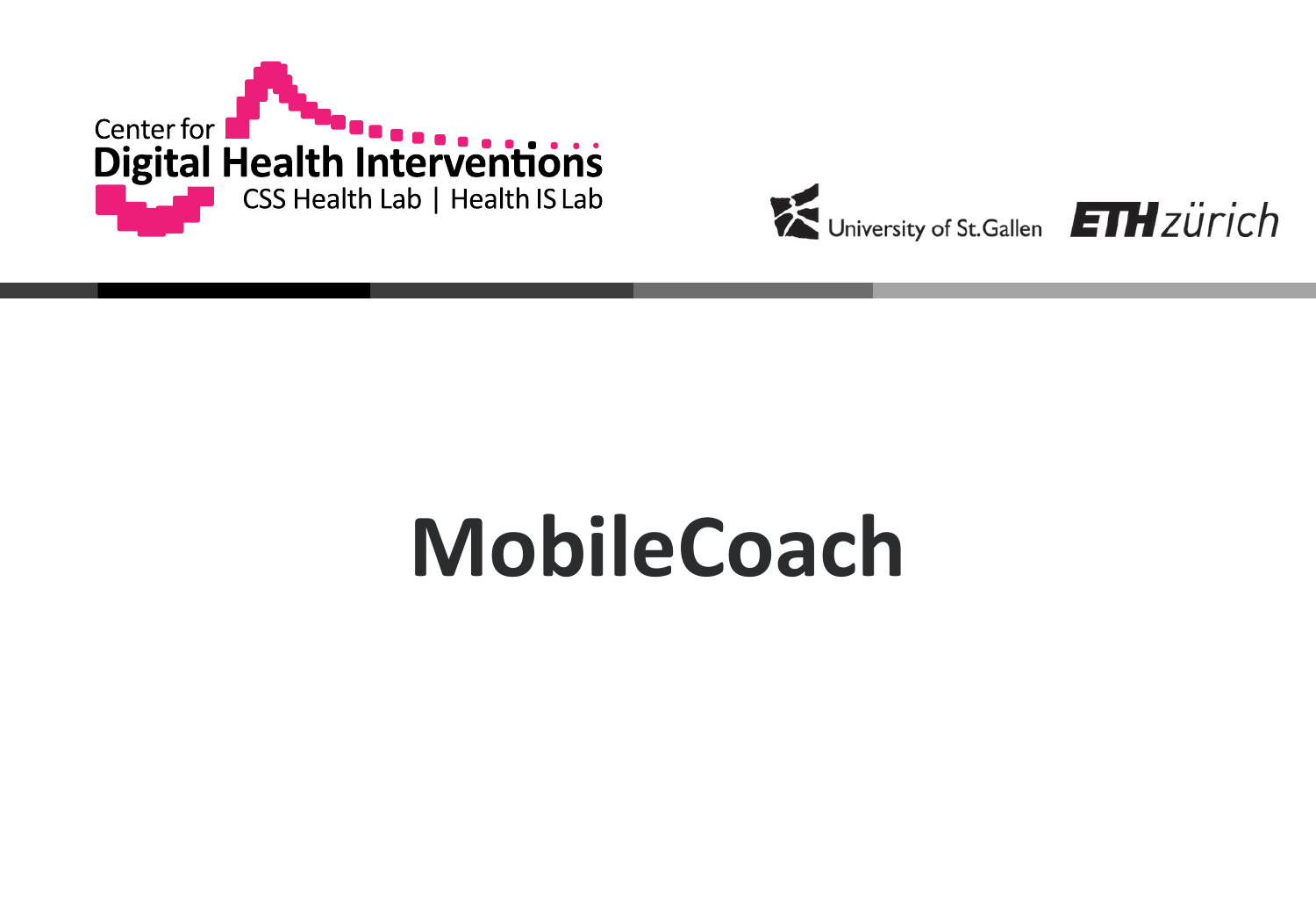

#### **The Open Source Platform (the "Tool")**



### **[www.mobile-coach.eu](http://www.mobile-coach.eu/)**

#### **Digital Therapies (i.e. "Rules, Sensing & Support")**

- Smoking cessation
- **Reduce Problem Drinking**
- 3. Eating Disorders in Adolescents
- 4. Workplace Stress Management
- **5. Childhood Obesity Intervention**
- 6. Life Skills Intervention
- 7. Personality Change Intervention
- 8. Couple Support in Chronic Illness Mgt.
- 9. Physical Activity Intervention myStep
- 10. Mobile Asthma Companion
- 11. Mobile Diabetes Companion
- 12. Public Health Diet Coaching

### **IP belongs to the intervention author(s)**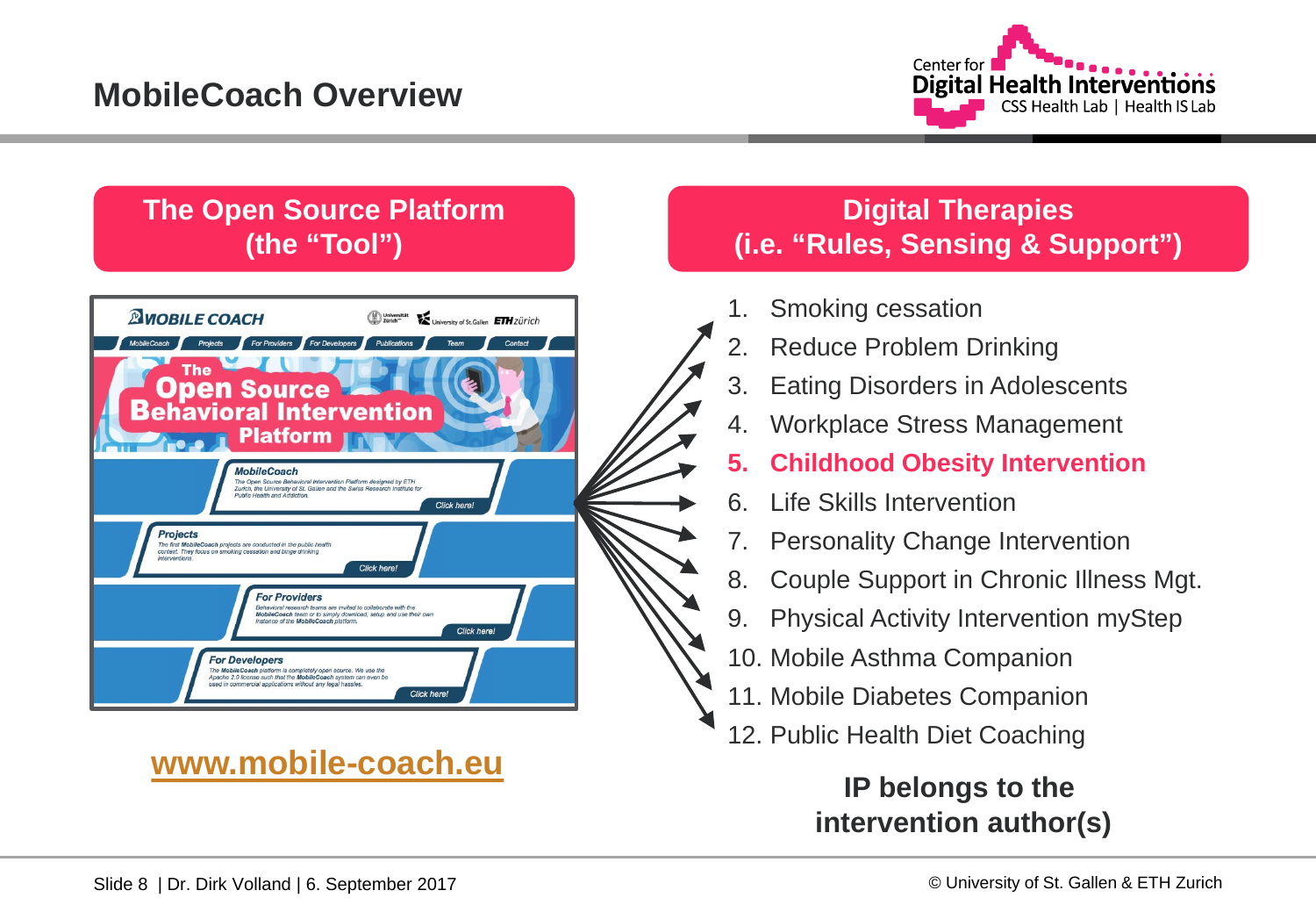



#### **Preliminary results**



#### **Patient communication channels after 3 months**:

- **99.52%** of all communication was handled over the **text-based healthcare chatbot**
- Only **0.48%** of all communications was handled through the Pathmate Team Channel